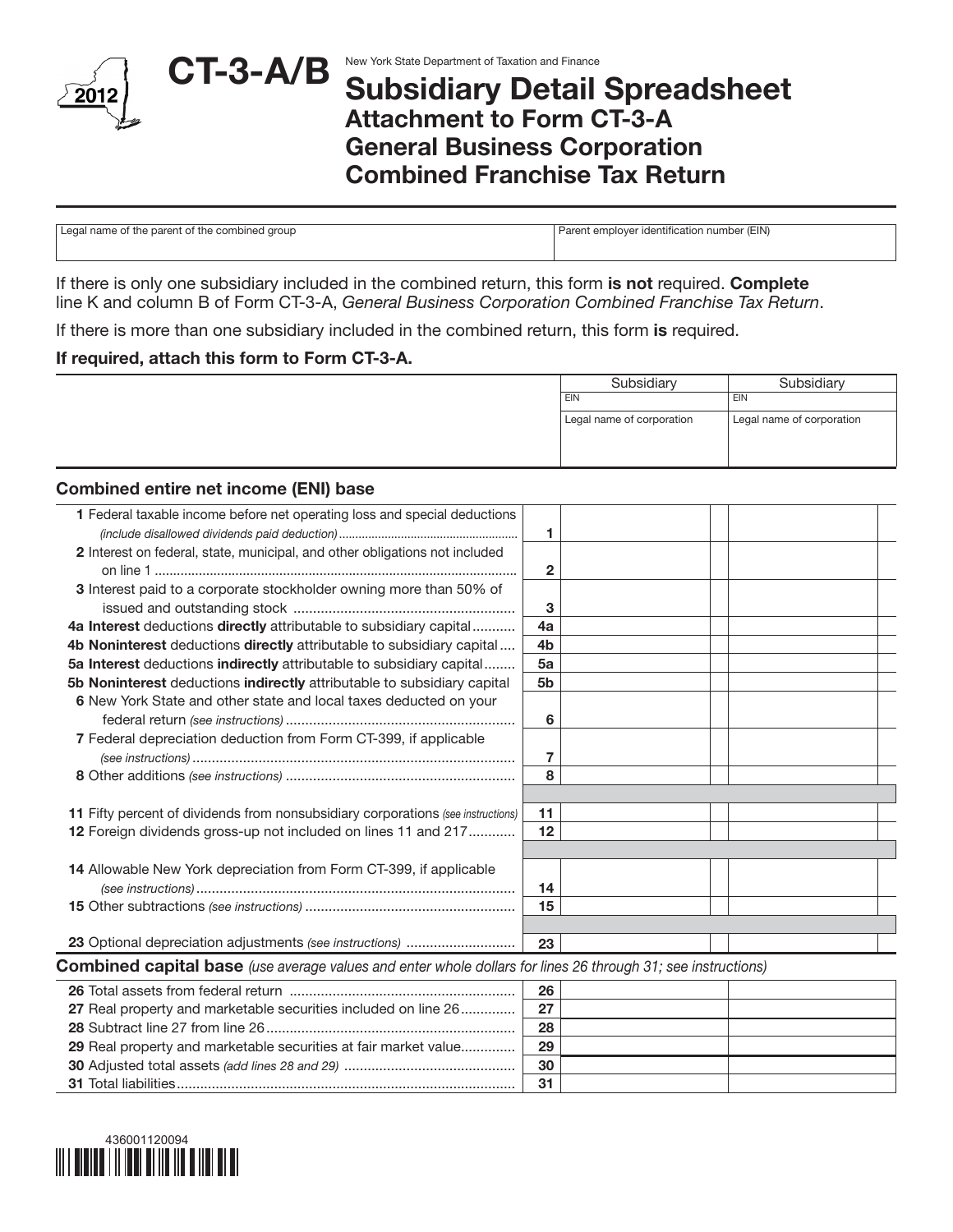#### Who must file this form

For all combined returns and attachments, the taxpayer responsible for filing Form CT-3-A is designated as the *parent corporation.* The other corporations included in the combined return are designated *subsidiaries*.

Parent corporations who file a combined return that includes more than one subsidiary must use Form CT-3-A/B to detail the subsidiaries' individual computations. If the combined group has more than six subsidiaries, use as many additional Forms CT-3-A/B as necessary.

#### **Instructions**

Line numbers and text for Form CT-3-A/B correspond to the line numbers of Form CT-3-A*.* Note that certain lines are not included on Form CT-3-A/B because subsidiary information is not required for these lines. For line instructions, refer to the corresponding line instructions in Form CT-3-A-I, *Instructions for Forms CT-3-A, CT-3-A/ATT, and CT-3-A/B.*

Include the amounts shown in the *Total* column on the corresponding lines on Form CT-3-A, column B *(Total subsidiaries)*.

Attach all Forms CT-3-A/B to Form CT-3-A.

If you wish, you may substitute a computer printout that replicates all the information requested on Form CT-3-A/B. You may reduce the printout to fit on an 8½-by-11-inch sheet of paper; however, the printout must be highly legible with 8 point or larger text. This exception applies to Form CT-3-A/B and not to Form CT-3-A or most other corporation tax forms.

| Subsidiary                | Subsidiarv                | Subsidiary                | Subsidiary                | Total |
|---------------------------|---------------------------|---------------------------|---------------------------|-------|
| EIN                       | EIN                       | EIN                       | <b>EIN</b>                |       |
| Legal name of corporation | Legal name of corporation | Legal name of corporation | Legal name of corporation |       |
|                           |                           |                           |                           |       |
|                           |                           |                           |                           |       |

| 1                       |  |  |  |                | 1                       |
|-------------------------|--|--|--|----------------|-------------------------|
|                         |  |  |  |                |                         |
| $\boldsymbol{2}$        |  |  |  |                | $\mathbf{2}$            |
|                         |  |  |  |                |                         |
| $\mathbf 3$             |  |  |  |                | $\mathbf{3}$            |
| 4a                      |  |  |  | 4a             |                         |
| 4 <sub>b</sub>          |  |  |  | 4 <sub>b</sub> |                         |
| 5a                      |  |  |  | 5a             |                         |
| 5 <sub>b</sub>          |  |  |  | 5 <sub>b</sub> |                         |
|                         |  |  |  |                |                         |
| $\bf 6$                 |  |  |  |                | $\bf 6$                 |
|                         |  |  |  |                |                         |
| $\overline{\mathbf{7}}$ |  |  |  |                | $\overline{\mathbf{r}}$ |
| $\overline{\mathbf{8}}$ |  |  |  |                | 8                       |
|                         |  |  |  |                |                         |
| 11                      |  |  |  | 11             |                         |
| 12                      |  |  |  | 12             |                         |
|                         |  |  |  |                |                         |
|                         |  |  |  |                |                         |
| 14                      |  |  |  | 14             |                         |
| 15                      |  |  |  | 15             |                         |
|                         |  |  |  |                |                         |
| 23                      |  |  |  | 23             |                         |
|                         |  |  |  |                |                         |

| 26        |  | 26 |  |
|-----------|--|----|--|
| - 27<br>" |  | 07 |  |
| 28        |  | 28 |  |
| 29        |  | 29 |  |
| 30        |  | 30 |  |
| 31        |  | 31 |  |

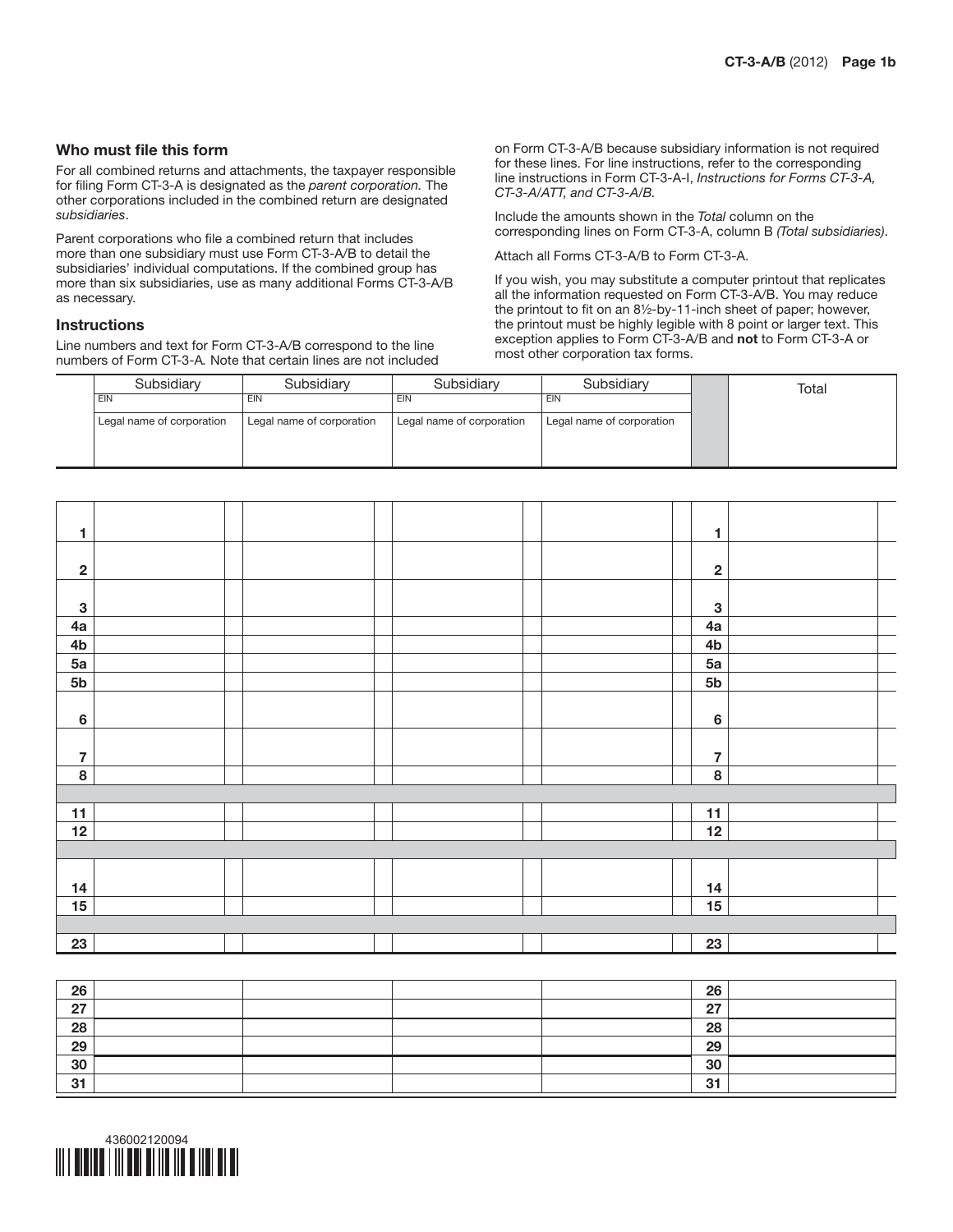| Legal name of the parent of the combined group                          |    | <b>EIN</b>                |                           |  |  |
|-------------------------------------------------------------------------|----|---------------------------|---------------------------|--|--|
|                                                                         |    |                           |                           |  |  |
|                                                                         |    | Subsidiary                | Subsidiary                |  |  |
|                                                                         |    | <b>EIN</b>                | <b>EIN</b>                |  |  |
|                                                                         |    | Legal name of corporation | Legal name of corporation |  |  |
|                                                                         |    |                           |                           |  |  |
|                                                                         |    |                           |                           |  |  |
| <b>Combined minimum taxable income (MTI) base</b>                       |    |                           |                           |  |  |
| <b>Adjustments</b> (see instructions)                                   |    |                           |                           |  |  |
| 43 Depreciation of tangible property placed in service after 1986       |    |                           |                           |  |  |
|                                                                         | 43 |                           |                           |  |  |
| 44 Amortization of mining exploration and development costs paid or     |    |                           |                           |  |  |
|                                                                         | 44 |                           |                           |  |  |
| 45 Amortization of circulation expenditures paid or incurred after 1986 |    |                           |                           |  |  |
|                                                                         | 45 |                           |                           |  |  |

| 46 Basis adjustments in determining gain or loss from sale or exchange         | 46 |  |  |
|--------------------------------------------------------------------------------|----|--|--|
| 47 Long-term contracts entered into after February 28, 1986                    | 47 |  |  |
|                                                                                | 48 |  |  |
|                                                                                | 49 |  |  |
| 50 Passive activity loss (closely held and personal service corporations only) | 50 |  |  |
| Tax preference items (see instructions)                                        |    |  |  |
|                                                                                | 52 |  |  |
| 53                                                                             |    |  |  |
|                                                                                | 54 |  |  |

## Combined business allocation percentage for aviation corporations

| 118a New York aircraft arrivals and departures (revenue flights only)                    | 118a             |  |
|------------------------------------------------------------------------------------------|------------------|--|
| 118b Adjusted New York aircraft arrivals and departures (revenue flights                 |                  |  |
|                                                                                          | 118b             |  |
| 119 Total aircraft arrivals and departures (revenue flights only)                        | 119              |  |
|                                                                                          |                  |  |
|                                                                                          | 121a             |  |
| 121b Adjusted New York revenue tons handled (multiply line 121a by 60% (.6)) 121b        |                  |  |
|                                                                                          | 122a             |  |
|                                                                                          |                  |  |
|                                                                                          | 124a             |  |
| <b>124b</b> Adjusted New York originating revenue <i>(multiply line 124a by 60% (.6)</i> | 124 <sub>b</sub> |  |
|                                                                                          | 125              |  |
|                                                                                          |                  |  |

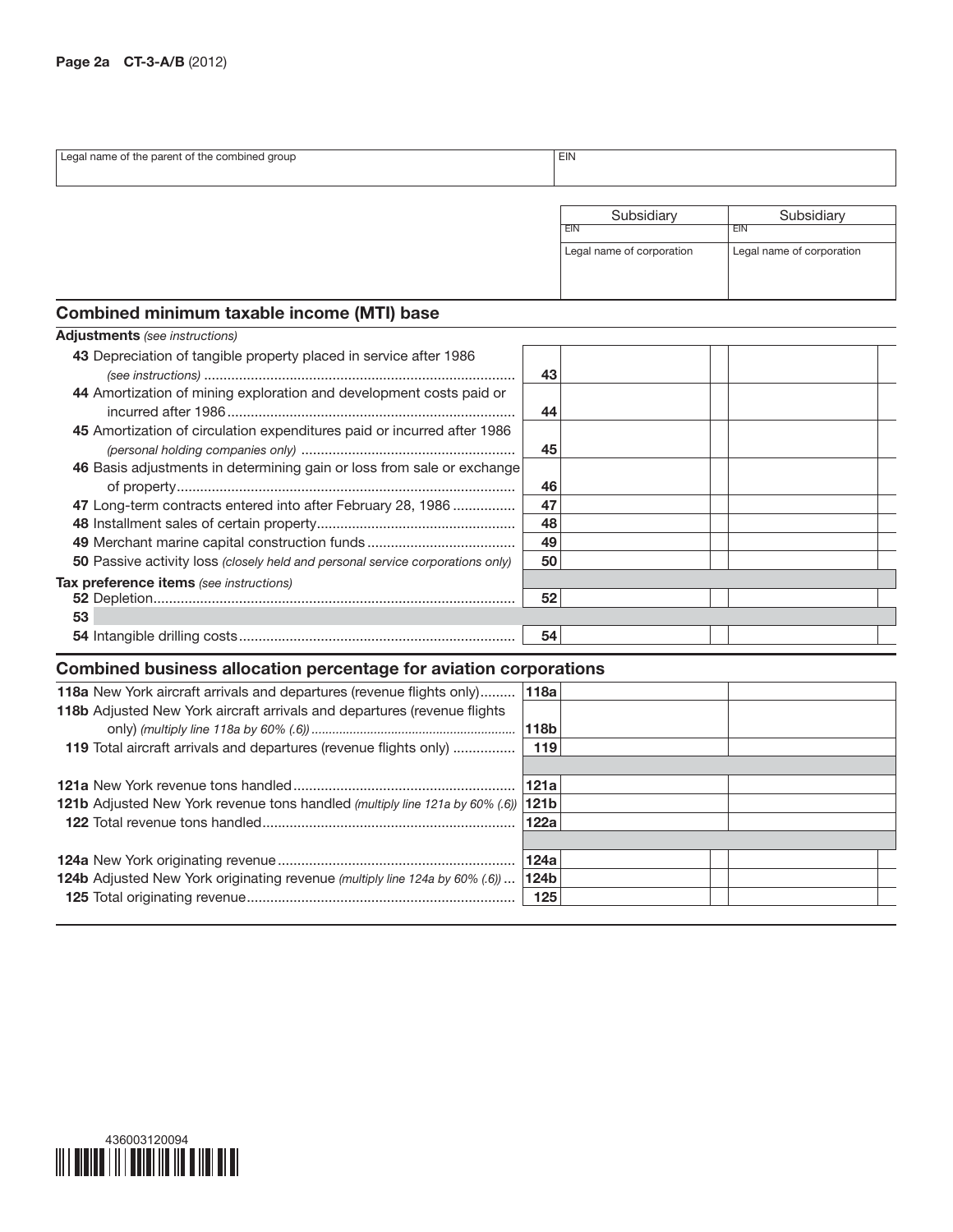| Subsidiary                | Subsidiary                | Subsidiary                | Subsidiary                | Total |
|---------------------------|---------------------------|---------------------------|---------------------------|-------|
| <b>EIN</b>                | EIN                       | EIN                       | EIN                       |       |
| Legal name of corporation | Legal name of corporation | Legal name of corporation | Legal name of corporation |       |
|                           |                           |                           |                           |       |
|                           |                           |                           |                           |       |

| 43 |  |  |  | 43 |  |
|----|--|--|--|----|--|
| 44 |  |  |  | 44 |  |
| 45 |  |  |  | 45 |  |
| 46 |  |  |  | 46 |  |
| 47 |  |  |  | 47 |  |
| 48 |  |  |  | 48 |  |
| 49 |  |  |  | 49 |  |
| 50 |  |  |  | 50 |  |
|    |  |  |  |    |  |
| 52 |  |  |  | 52 |  |
|    |  |  |  |    |  |
| 54 |  |  |  | 54 |  |

| 118a             |  | 118a  |  |
|------------------|--|-------|--|
|                  |  |       |  |
| 118b             |  | 118b  |  |
| 119              |  | 119   |  |
|                  |  |       |  |
| 121a             |  | 121a  |  |
| 121 <sub>b</sub> |  | 121b  |  |
| 122              |  | $122$ |  |
|                  |  |       |  |
| 124a             |  | 124a  |  |
| <b>124b</b>      |  | 124b  |  |
| 125              |  | $125$ |  |



L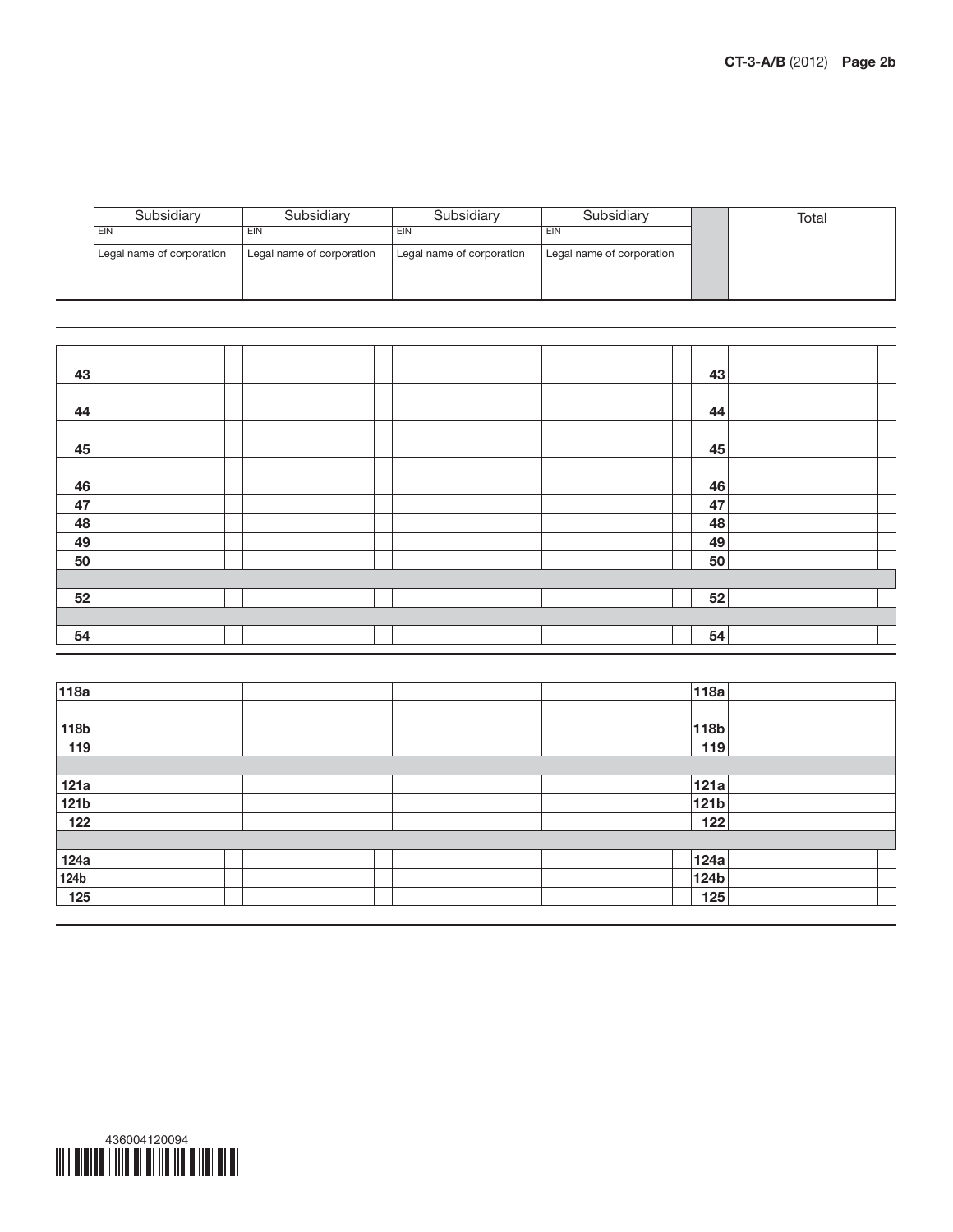| aroup<br>AA<br>the comi<br>narc<br>…ame n<br>דר<br>no | $-1$<br>$-11$ |
|-------------------------------------------------------|---------------|
| . .                                                   | --            |
|                                                       |               |
|                                                       |               |
|                                                       |               |

| Subsidiary                | Subsidiary                |  |  |
|---------------------------|---------------------------|--|--|
| FIN                       | FIN                       |  |  |
| Legal name of corporation | Legal name of corporation |  |  |

## Combined business allocation percentage

| <b>Average value of property</b> (see instructions)                          |     |
|------------------------------------------------------------------------------|-----|
|                                                                              | 129 |
|                                                                              | 130 |
|                                                                              | 131 |
|                                                                              | 132 |
|                                                                              | 133 |
|                                                                              | 134 |
|                                                                              | 135 |
|                                                                              | 136 |
|                                                                              | 137 |
|                                                                              | 138 |
| <b>139</b> Total New York property (add lines 129, 131, 133, 135, and 137)   | 139 |
| 140 Total property everywhere (add lines 130, 132, 134, 136, and 138)        | 140 |
| Receipts in the regular course of business from:                             |     |
| 142 Sales of tangible personal property allocated to New York State          | 142 |
|                                                                              | 143 |
|                                                                              | 144 |
|                                                                              | 145 |
|                                                                              | 146 |
|                                                                              | 147 |
|                                                                              | 148 |
|                                                                              | 149 |
|                                                                              | 150 |
|                                                                              | 151 |
| <b>152</b> Total New York receipts (add lines 142, 144, 146, 148, and 150)   | 152 |
| <b>153</b> Total receipts everywhere (add lines 143, 145, 147, 149, and 151) | 153 |
| Payroll                                                                      |     |
| 156 New York wages and other compensation of employees, except               |     |
|                                                                              | 156 |
| 157 Total wages and other compensation of employees, except general          |     |
|                                                                              | 157 |

## Combined business allocation percentage for trucking and railroad corporations

| $16^{\circ}$<br><b>N</b> AM<br>1116 | $\overline{\phantom{a}}$<br>16 |  |
|-------------------------------------|--------------------------------|--|
| 162<br>nıle<br>$\Box$               | 162                            |  |
|                                     |                                |  |

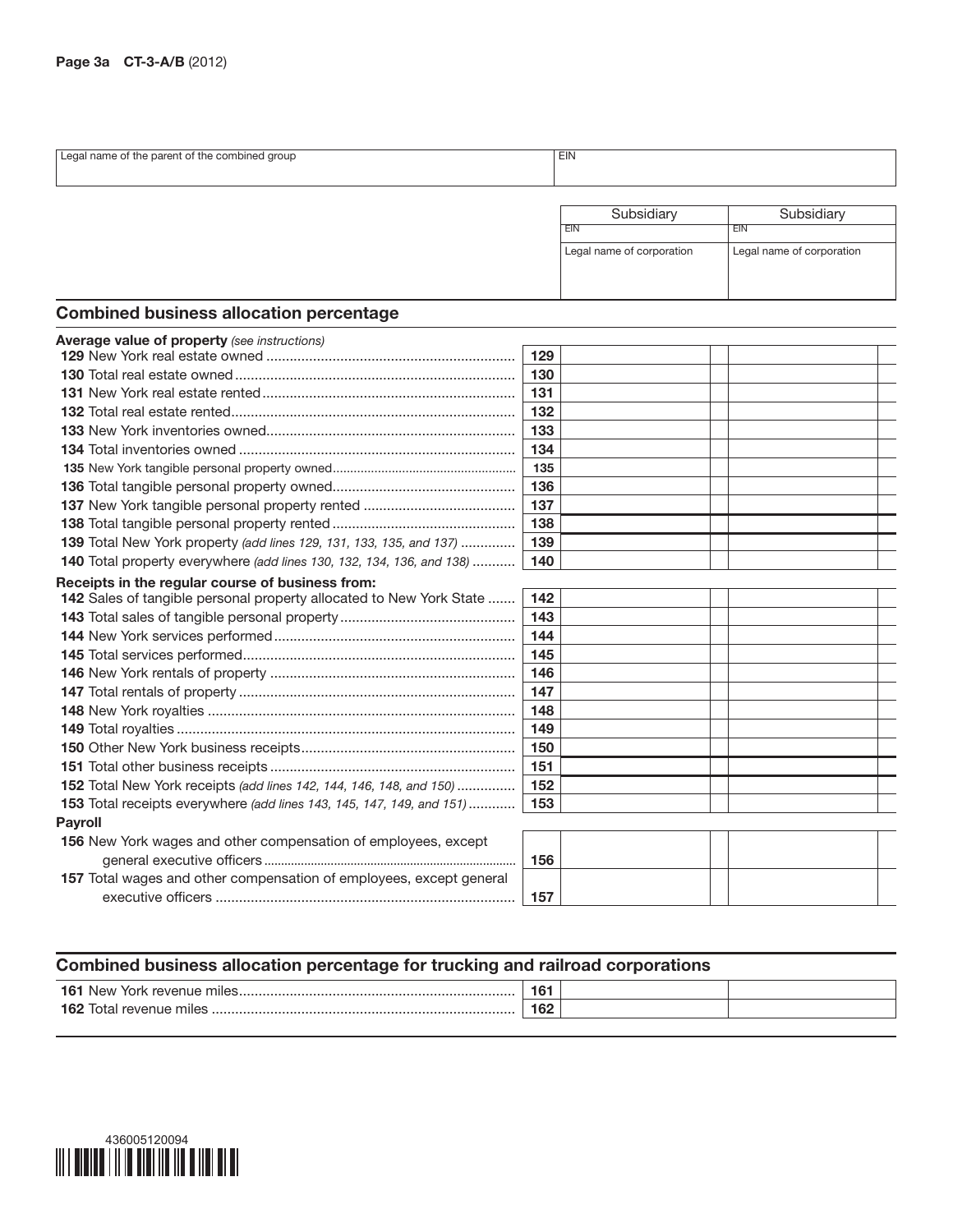| Subsidiary                | Subsidiary                | Subsidiary                | Subsidiary                | Total |
|---------------------------|---------------------------|---------------------------|---------------------------|-------|
| <b>EIN</b>                | EIN                       | EIN                       | EIN                       |       |
| Legal name of corporation | Legal name of corporation | Legal name of corporation | Legal name of corporation |       |
|                           |                           |                           |                           |       |
|                           |                           |                           |                           |       |

| 129 |  |  | 129 |
|-----|--|--|-----|
| 130 |  |  | 130 |
| 131 |  |  | 131 |
| 132 |  |  | 132 |
| 133 |  |  | 133 |
| 134 |  |  | 134 |
| 135 |  |  | 135 |
| 136 |  |  | 136 |
| 137 |  |  | 137 |
| 138 |  |  | 138 |
| 139 |  |  | 139 |
| 140 |  |  | 140 |
|     |  |  |     |
| 142 |  |  | 142 |
| 143 |  |  | 143 |
| 144 |  |  | 144 |
| 145 |  |  | 145 |
| 146 |  |  | 146 |
| 147 |  |  | 147 |
| 148 |  |  | 148 |
| 149 |  |  | 149 |
| 150 |  |  | 150 |
| 151 |  |  | 151 |
| 152 |  |  | 152 |
| 153 |  |  | 153 |
|     |  |  |     |
|     |  |  |     |
| 156 |  |  | 156 |
|     |  |  |     |
| 157 |  |  | 157 |

| 161 |  |  | 161 |  |
|-----|--|--|-----|--|
| 162 |  |  | 162 |  |
|     |  |  |     |  |

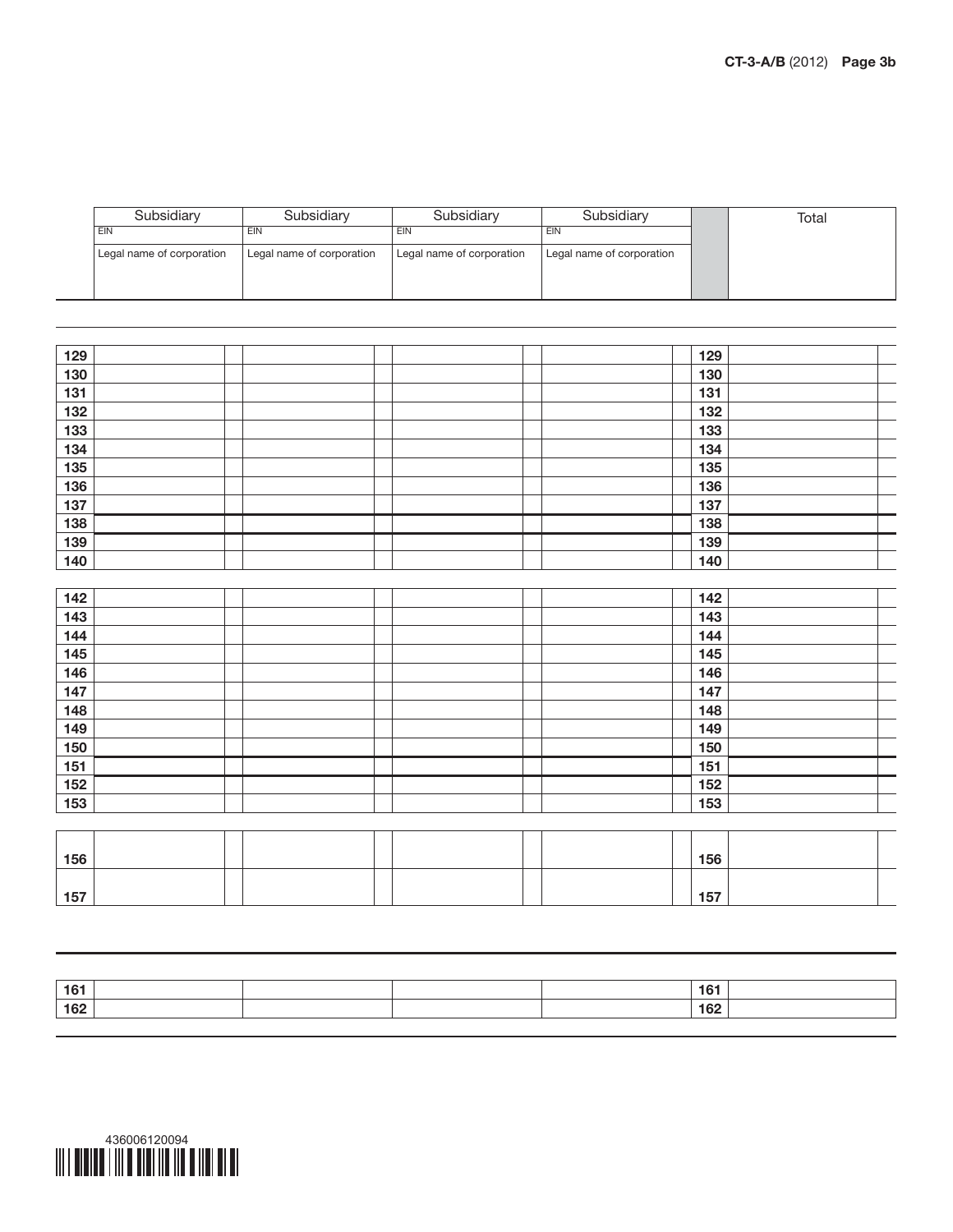| eg:<br>the narent                     | <b>FIL</b> |
|---------------------------------------|------------|
| group<br>the combined :<br>∩ame<br>DТ | <b>LUV</b> |
|                                       |            |
|                                       |            |

| Subsidiary                | Subsidiary                |  |  |
|---------------------------|---------------------------|--|--|
|                           | <b>EIN</b>                |  |  |
| Legal name of corporation | Legal name of corporation |  |  |

# Combined alternative business allocation percentage for combined MTI base

| <b>Average value of property (see instructions)</b>                          |     |
|------------------------------------------------------------------------------|-----|
|                                                                              | 164 |
|                                                                              | 165 |
|                                                                              | 166 |
|                                                                              | 167 |
|                                                                              | 168 |
|                                                                              | 169 |
|                                                                              | 170 |
|                                                                              | 171 |
|                                                                              | 172 |
|                                                                              | 173 |
| <b>174</b> Total New York property (add lines 164, 166, 168, 170, and 172)   | 174 |
| 175 Total property everywhere (add lines 165, 167, 169, 171, and 173)        | 175 |
| Receipts in the regular course of business from:                             |     |
| 177 Sales of tangible personal property allocated to New York State          | 177 |
|                                                                              | 178 |
|                                                                              | 179 |
|                                                                              | 180 |
|                                                                              | 181 |
|                                                                              | 182 |
|                                                                              | 183 |
|                                                                              | 184 |
|                                                                              | 185 |
|                                                                              | 186 |
| <b>187</b> Total New York receipts (add lines 177, 179, 181, 183, and 185)   | 187 |
| <b>188</b> Total receipts everywhere (add lines 178, 180, 182, 184, and 186) | 188 |
| <b>Payroll</b>                                                               |     |
| 191 New York wages and other compensation of employees, except               |     |
|                                                                              | 191 |
| 192 Total wages and other compensation of employees everywhere,              |     |
|                                                                              | 192 |
|                                                                              |     |

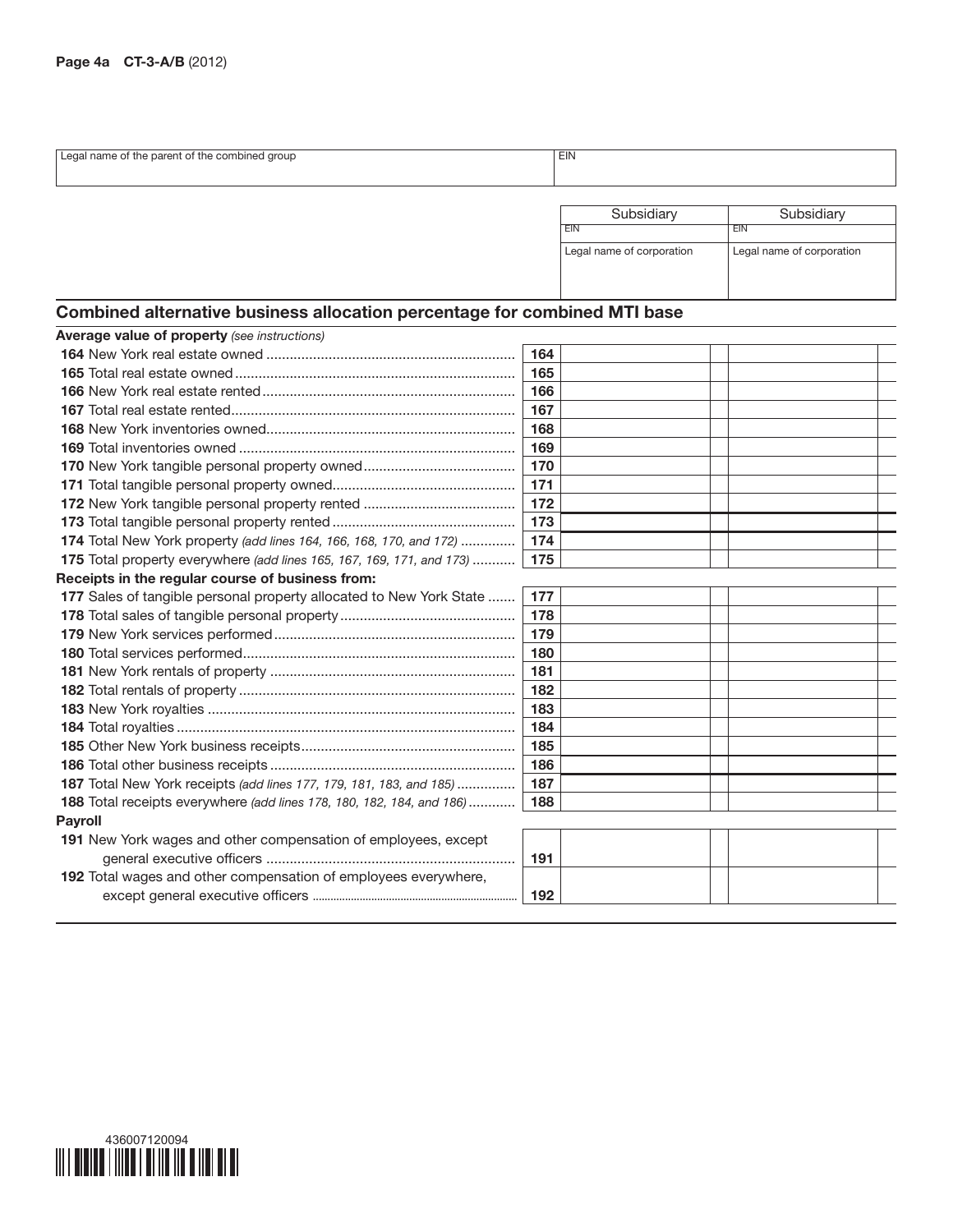| Subsidiary                | Subsidiarv                | Subsidiary                | Subsidiarv                | Total |
|---------------------------|---------------------------|---------------------------|---------------------------|-------|
| EIN                       | EIN                       | EIN                       | EIN                       |       |
| Legal name of corporation | Legal name of corporation | Legal name of corporation | Legal name of corporation |       |
|                           |                           |                           |                           |       |
|                           |                           |                           |                           |       |

| 164 |  |  | 164 |
|-----|--|--|-----|
| 165 |  |  | 165 |
| 166 |  |  | 166 |
| 167 |  |  | 167 |
| 168 |  |  | 168 |
| 169 |  |  | 169 |
| 170 |  |  | 170 |
| 171 |  |  | 171 |
| 172 |  |  | 172 |
| 173 |  |  | 173 |
| 174 |  |  | 174 |
| 175 |  |  | 175 |
|     |  |  |     |
| 177 |  |  | 177 |
| 178 |  |  | 178 |
| 179 |  |  | 179 |
| 180 |  |  | 180 |
| 181 |  |  | 181 |
| 182 |  |  | 182 |
| 183 |  |  | 183 |
| 184 |  |  | 184 |
| 185 |  |  | 185 |
| 186 |  |  | 186 |
| 187 |  |  | 187 |
| 188 |  |  | 188 |
|     |  |  |     |
|     |  |  |     |
| 191 |  |  | 191 |
|     |  |  |     |
| 192 |  |  | 192 |



 $\equiv$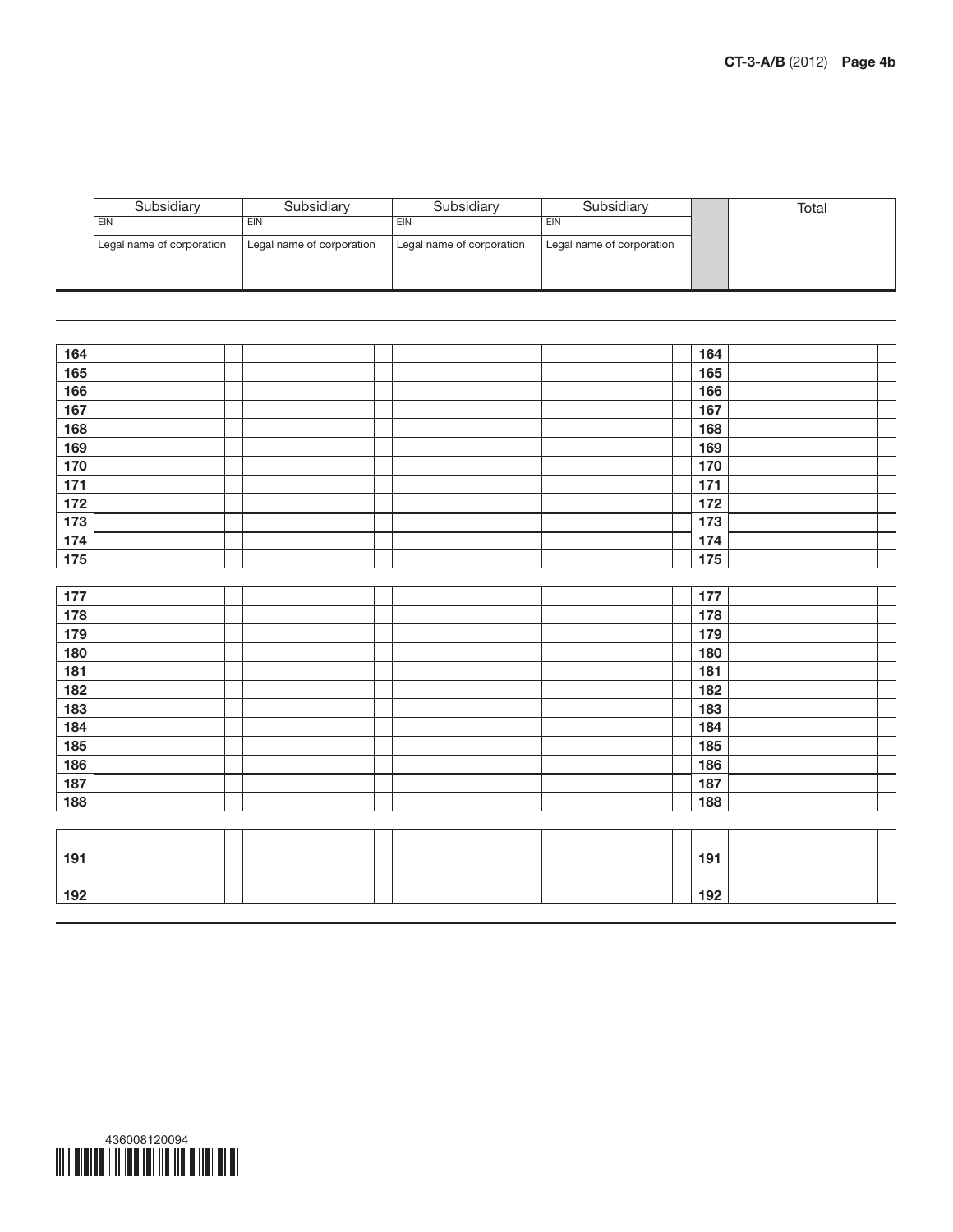#### Page 5a CT-3-A/B (2012)

| Legal name of the parent of the combined group | <b>EIN</b>                                            |                                                       |  |  |  |
|------------------------------------------------|-------------------------------------------------------|-------------------------------------------------------|--|--|--|
|                                                | Subsidiary<br><b>EIN</b><br>Legal name of corporation | Subsidiary<br><b>EIN</b><br>Legal name of corporation |  |  |  |

#### Combined investment capital *(see instructions)*

| <b>196</b> Section 1 - Corporate and governmental debt instruments             |     |  |  |
|--------------------------------------------------------------------------------|-----|--|--|
|                                                                                | A   |  |  |
| <b>B</b> Liabilities directly or indirectly attributable to investment capital |     |  |  |
|                                                                                | в   |  |  |
|                                                                                | C   |  |  |
|                                                                                | D   |  |  |
| 197 Section 2 - Corporate stock, stock rights, stock warrants, and stock       |     |  |  |
|                                                                                | 197 |  |  |
|                                                                                | А   |  |  |
| <b>B</b> Liabilities directly or indirectly attributable to investment capital | в   |  |  |
|                                                                                | C   |  |  |
|                                                                                | D   |  |  |
|                                                                                |     |  |  |
|                                                                                | 200 |  |  |

#### Combined investment income for allocation *(see instructions)*

| 202 Interest income from investment capital listed on line 196, Section 1      |     |  |  |
|--------------------------------------------------------------------------------|-----|--|--|
|                                                                                | 202 |  |  |
|                                                                                | 203 |  |  |
|                                                                                | 204 |  |  |
|                                                                                | 205 |  |  |
|                                                                                | 206 |  |  |
| <b>207</b> Investment income other than interest, dividends, capital gains, or |     |  |  |
|                                                                                | 207 |  |  |
| <b>208</b> Total investment income (add lines 202 through 207)                 | 208 |  |  |
| <b>209 Interest deductions directly attributable to investment capital</b>     | 209 |  |  |
| 210 Noninterest deductions directly attributable to investment capital         | 210 |  |  |
| 211 Interest deductions indirectly attributable to investment capital          | 211 |  |  |
| 212 Noninterest deductions indirectly attributable to investment capital       | 212 |  |  |

| Income from combined subsidiary capital (see instructions)                                    |     |  |  |  |  |  |  |  |
|-----------------------------------------------------------------------------------------------|-----|--|--|--|--|--|--|--|
|                                                                                               | 216 |  |  |  |  |  |  |  |
| 217 Dividends from combined subsidiary capital (attach list)                                  | 217 |  |  |  |  |  |  |  |
| <b>218</b> Capital gains from combined subsidiary capital (see instructions; attach list) 218 |     |  |  |  |  |  |  |  |
|                                                                                               |     |  |  |  |  |  |  |  |

Combined subsidiary capital base *(see instructions)* Include all corporations (except a DISC) in which you own more than 50% of the voting stock. Do not include the value of any subsidiaries included in the combined return.

|                                                                                  | 220  |  |  |
|----------------------------------------------------------------------------------|------|--|--|
| <b>221</b> Liabilities directly or indirectly attributable to subsidiary capital | .221 |  |  |
|                                                                                  | 222  |  |  |
|                                                                                  | 223  |  |  |